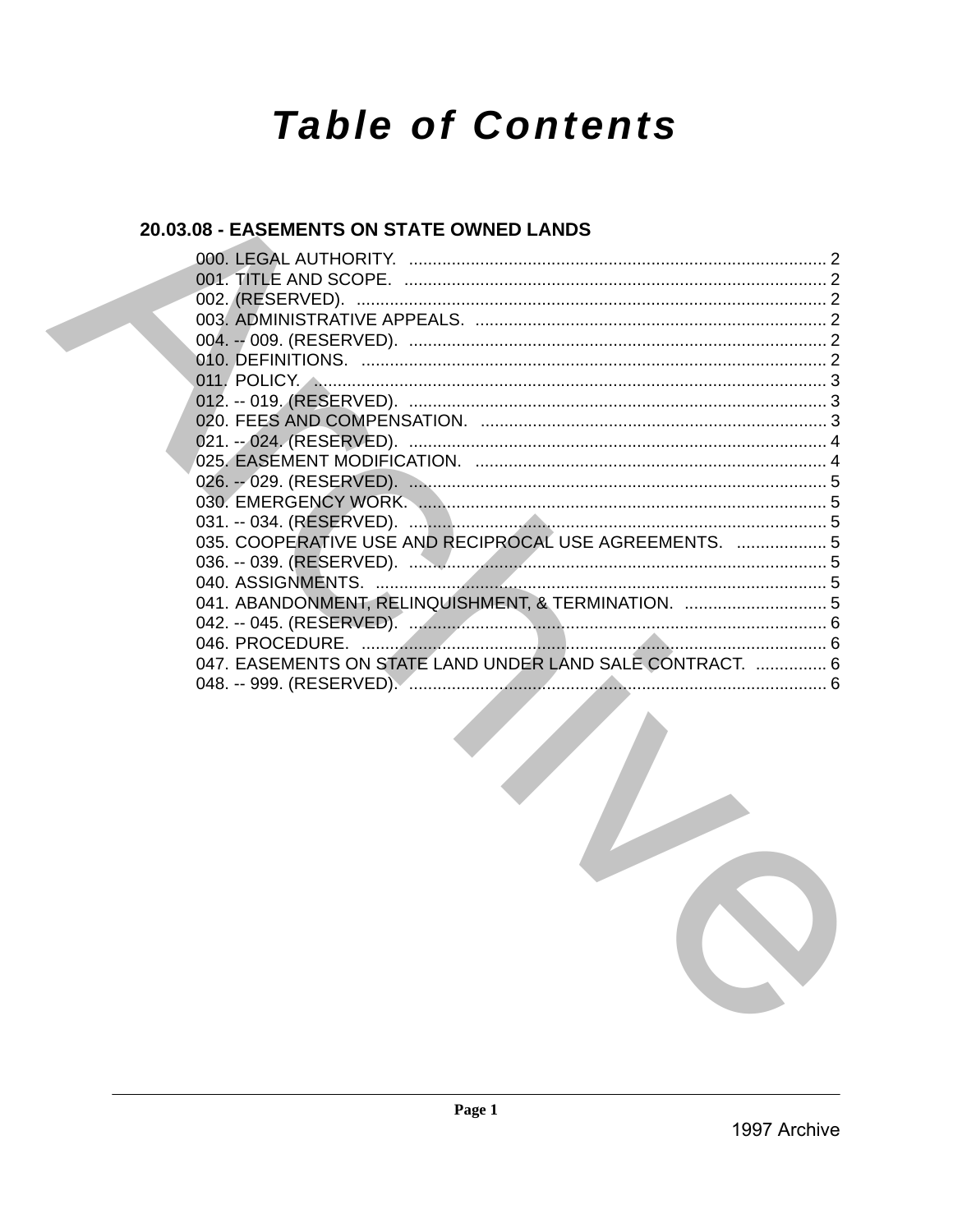

# **20.03.08 - EASEMENTS ON STATE OWNED LANDS**

#### <span id="page-1-1"></span>**000. LEGAL AUTHORITY.**

These rules are promulgated pursuant to and shall be construed in a manner consistent with the duties and responsibilities of the Idaho State Board of Land Commissioners as set forth in Idaho Code Title 58, Chapters 1 and 6, and Article IX, Sections 7 and 8 of the Idaho Constitution. (9-9-86)

#### <span id="page-1-2"></span>**001. TITLE AND SCOPE.**

<span id="page-1-0"></span>These rules set forth procedures concerning the issuance of easements on all lands within the jurisdiction of the Idaho State Board of Land Commissioners except for state-owned submerged lands and formerly submerged lands. Further, these rules shall not apply to easements for hydroelectric projects. (9-9-86) **20.03.03 EASEMENTS ON STATE OWNED LANDS<br>
1998.** LHKSKE, ATTICORTY,<br>
These takes are promoted in a summar consistent with de shows and the properties of the states are promoted in a summar consistent with the delivery of

01. Valid Existing Rights. These rules shall not be construed as affecting any valid existing rights.

(9-9-86)

#### <span id="page-1-3"></span>**002. (RESERVED).**

#### <span id="page-1-4"></span>**003. ADMINISTRATIVE APPEALS.**

An applicant aggrieved by a decision of the director under these rules may request a hearing before the board, but must do so within thirty (30) days after receipt of written notice of the director's decision. (9-9-86) must do so within thirty (30) days after receipt of written notice of the director's decision.

#### <span id="page-1-5"></span>**004. -- 009. (RESERVED).**

#### <span id="page-1-6"></span>**010. DEFINITIONS.**

01. Board. The Idaho State Board of Land Commissioners or such representative as may be designated<br>(9-9-86) by the board.  $(9-9-86)$ 

02. Damage or Impairment of Rights to the Remainder of the Property. The diminution of the market the remainder area, in the case of a partial taking. (9-9-86) value of the remainder area, in the case of a partial taking.

03. Department. The Idaho Department of Lands. (9-9-86)

04. Director. The Director of the Department of Lands or such representative as may be designated by the director. (9-9-86) the director. (9-9-86)

05. Easement. A non-possessory interest held by one (1) person in land of another person whereby the first person is accorded partial use of such land for a specific purpose. (9-9-86)

06. Endowment Lands. Land grants made to the state of Idaho by the Congress of the United States for the sole use and benefit of the public schools and certain other institutions of the state, comprising nine (9) grants altogether. (9-9-86)

07. Exclusive Use. That use specified in the easement precludes the grantor from using the easement provider uses. area for any other uses.

08. Fair Market Value. The amount in cash, or on terms reasonably equivalent to cash, for which in all probability the property would be sold by a knowledgeable owner willing but not obligated to sell to a knowledgeable<br>(9-9-86) purchaser who desired but is not obligated to buy.

09. Grantee. The party to whom the easement is granted and their assigns and successors in interest.

(9-9-86)

10. Grantor. The state of Idaho and its assigns and successors in interest. (9-9-86)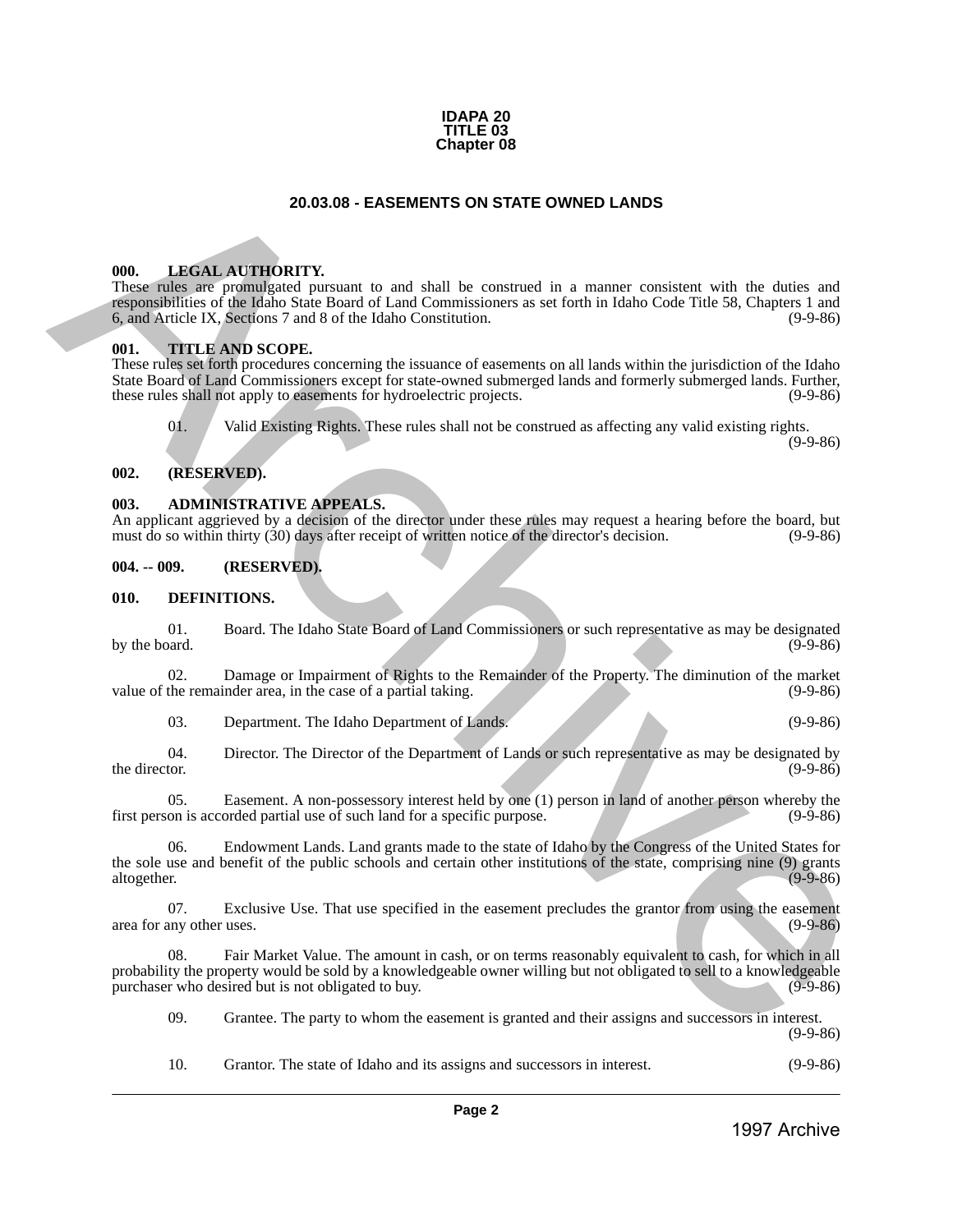11. Person. An individual, partnership, association, or corporation qualified to do business in the state of Idaho, and any federal, state, county or local unit of government.

12. Specific Term Easement. An easement that is issued for a specific time period of ten (10) to fiftyfive  $(55)$  years. (9-9-86)

13. State-Owned Lands. All lands within the jurisdiction of the Idaho State Board of Land Commissioners except for state-owned submerged lands or formerly submerged lands. (9-9-86)

14. Temporary Permit. An instrument authorizing a specific use on state land usually issued for five (5) years or less, but which may be issued for up to ten  $(10)$  years.

## <span id="page-2-0"></span>**011. POLICY.**

01. Easements Required. Easements shall be required for all rights-of-way of a permanent nature over state-owned land. Easements shall not be granted where temporary permits will serve the required purpose or where a<br>lease is more usual and customary. (9-9-86) lease is more usual and customary.

02. No Adverse Possession. An easement cannot be established by adverse possession on state ent land, no matter how long the adverse use has been in existence. (9-9-86) endowment land, no matter how long the adverse use has been in existence.

03. Prior Grants. The director shall recognize easements on state endowment lands by grant of the overnment prior to title vesting with the State or by eminent domain. (9-9-86) federal government prior to title vesting with the State or by eminent domain.

04. Existing Easements. These rules shall not apply to any use, facility or structure described in an easement. For modification of an existing easement, see Section 025. existing easement. For modification of an existing easement, see Section  $0.025$ .

05. Director's Discretion. The director may grant an easement over state-owned land for any legitimate private purpose upon payment of appropriate compensation. (9-9-86) public or private purpose upon payment of appropriate compensation.

Reciprocal Easements. The director may seek reciprocal easements for access to state-owned lands from applicants for easements over state-owned lands. The value of the easement acquired by the state may be applied towards the cost of the easement acquired from the state. (9-9-86) applied towards the cost of the easement acquired from the state.

07. Interest Granted. An easement grants only such interest to the grantee as is specified in the instrument, including the right to use the property for the specified purpose without interference by the grantor. The right to use the property for all other purposes not inconsistent with the grantee's interest remains with the grantor.  $(9-9-86)$ 

08. Limit of Director's Discretion. The director may grant and renew easements in all cases except when the compensation will exceed ten thousand dollars (\$10,000) exclusive of the value of timber and payment for any damage or impairment of rights to the remainder of the property. (9-9-86) any damage or impairment of rights to the remainder of the property.

09. Width of Easement. The width of any easement granted shall not be less than eight (8) feet.

(9-9-86)

#### <span id="page-2-1"></span>**012. -- 019. (RESERVED).**

#### <span id="page-2-2"></span>**020. FEES AND COMPENSATION.**

01. Application Fee. The application fee for new, renewed, or amended easements is fifty dollars (\$50) and shall be collected from all applicants. This application fee shall be in addition to the easement compensation and appraisal costs, and is non-refundable unless the director determines that the land applied for is not under the jurisdiction of the board.  $(9-9-86)$ of Islam, and my Departure Archive Archive Constitute at the properties of the state of the state of the state of the state of the state of the state of the state of the state of the state of the state of the state of the

02. Easement Fee. The compensation for permanent easements over state-owned lands covered by these rules shall be as follows: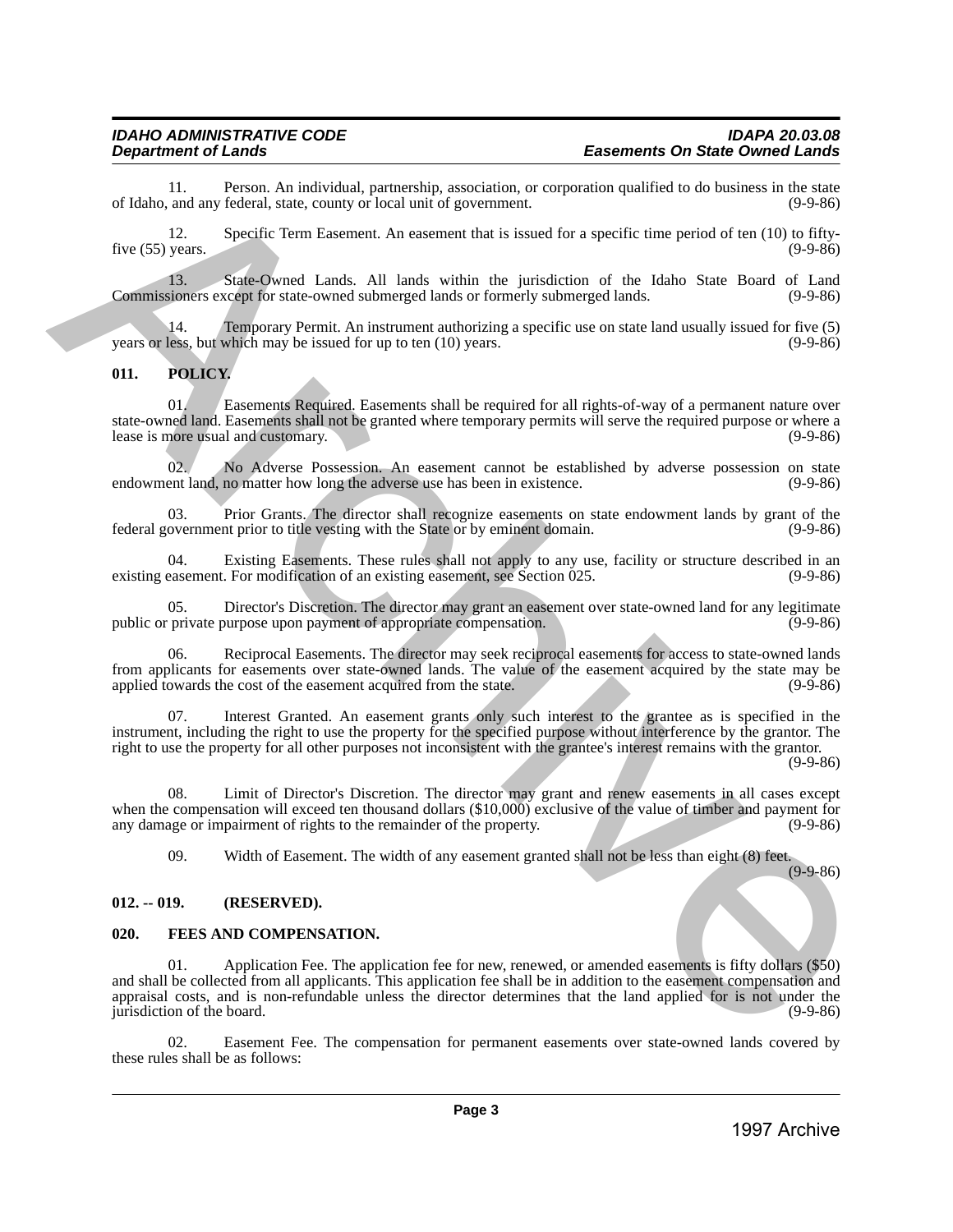| <b>TYPES OF APPLICATIONS</b>                                                                                                                                                                   | <b>COMPENSATION</b>                                                                                                                                                                                                                                                                                                                                                                                                                                                                                                                                                                                                                                                                                                                 |
|------------------------------------------------------------------------------------------------------------------------------------------------------------------------------------------------|-------------------------------------------------------------------------------------------------------------------------------------------------------------------------------------------------------------------------------------------------------------------------------------------------------------------------------------------------------------------------------------------------------------------------------------------------------------------------------------------------------------------------------------------------------------------------------------------------------------------------------------------------------------------------------------------------------------------------------------|
| Highways, roads, railroads, reservoirs, trails, canals,<br>ditches, or any other improvements that require long<br>term, exclusive or near exclusive use and occupation<br>of the right of way | Up to 100% of land value plus payment for any damage or impairment<br>of rights to the remainder of the property as determined by the director<br>and supported by specific data such as an appraisal                                                                                                                                                                                                                                                                                                                                                                                                                                                                                                                               |
| Overhead transmission and power lines                                                                                                                                                          | Up to 100% of land value depending on the exclusivity of use as deter-<br>mined by the director and supported by specific data such as an<br>appraisal plus payment for any damage or impairment of rights to the<br>remainder of the property as determined by the director and supported<br>by data such as an appraisal                                                                                                                                                                                                                                                                                                                                                                                                          |
| Buried installations - cables, pipelines, sewerlines,<br>waterlines                                                                                                                            | Up to 100% of land value, depending on the exclusivity use as deter-<br>mined by the director and supported by specific data such as an<br>appraisal plus payment for any damage or impairment of rights to the<br>remainder of the property, as determined by the director and suppoted<br>by specific data such as an appraisal                                                                                                                                                                                                                                                                                                                                                                                                   |
|                                                                                                                                                                                                | $(7-1-93)$                                                                                                                                                                                                                                                                                                                                                                                                                                                                                                                                                                                                                                                                                                                          |
| 04.<br>which must be acceptable to and meet the specifications set by the director.<br>05.<br>hundred dollars (\$500) for an appraisal of an easement conducted by departmental staff.         | Performance of Appraisal. The appraisal of the easement will normally be performed by qualified<br>departmental staff. If so desired by the applicant and agreed to by the director, the applicant may provide the appraisal<br>$(9-9-86)$<br>Appraisal Costs. Where the appraisal is performed by departmental staff, the appraisal costs shall<br>be assessed at actual cost and shall be in addition to those costs outlined in Subsections 020.01 and 020.02. These<br>costs shall include transportation, personnel costs (including per diem), and administrative overhead. An itemized<br>statement of these costs shall be provided to the applicant. In no case shall an applicant be charged more than five<br>$(9-9-86)$ |
| 06.<br>-shall be established by appraisal.                                                                                                                                                     | Fixed Term Easements. Compensation for specific term easement--ten (10) to fifty-five (55) years-<br>$(9-9-86)$                                                                                                                                                                                                                                                                                                                                                                                                                                                                                                                                                                                                                     |
| 07.                                                                                                                                                                                            | Timber. The grantee shall pay fair market value for all timber cut from easement unless the director<br>elects to sell the timber through the department's timber sale program. All timber remaining uncut on the easement<br>area shall revert to the State upon completion of any construction on the easement area and may not be cut or<br>disturbed without first obtaining written consent from the director and payment of fair market value for the timber.<br>$(9-9-86)$                                                                                                                                                                                                                                                   |
| 08.<br>dollars (\$250), not including the application fee and appraisal costs.                                                                                                                 | Minimum Compensation. The minimum compensation for any easement shall be two hundred fifty<br>$(9-9-86)$                                                                                                                                                                                                                                                                                                                                                                                                                                                                                                                                                                                                                            |
| $021. - 024.$<br>(RESERVED).                                                                                                                                                                   |                                                                                                                                                                                                                                                                                                                                                                                                                                                                                                                                                                                                                                                                                                                                     |
| 025.<br><b>EASEMENT MODIFICATION.</b>                                                                                                                                                          | Modification of an existing easement shall be processed in the same manner as a new application. Modification<br>includes change of use, widening the easement area, or changing the location of the easement area. Modification does<br>not include ordinary maintenance, repair, or replacement of existing structures such as poles, wires, cables, and<br>$(9-9-86)$                                                                                                                                                                                                                                                                                                                                                            |
| culverts.                                                                                                                                                                                      |                                                                                                                                                                                                                                                                                                                                                                                                                                                                                                                                                                                                                                                                                                                                     |
|                                                                                                                                                                                                |                                                                                                                                                                                                                                                                                                                                                                                                                                                                                                                                                                                                                                                                                                                                     |

# <span id="page-3-0"></span>**021. -- 024. (RESERVED).**

# <span id="page-3-1"></span>**025. EASEMENT MODIFICATION.**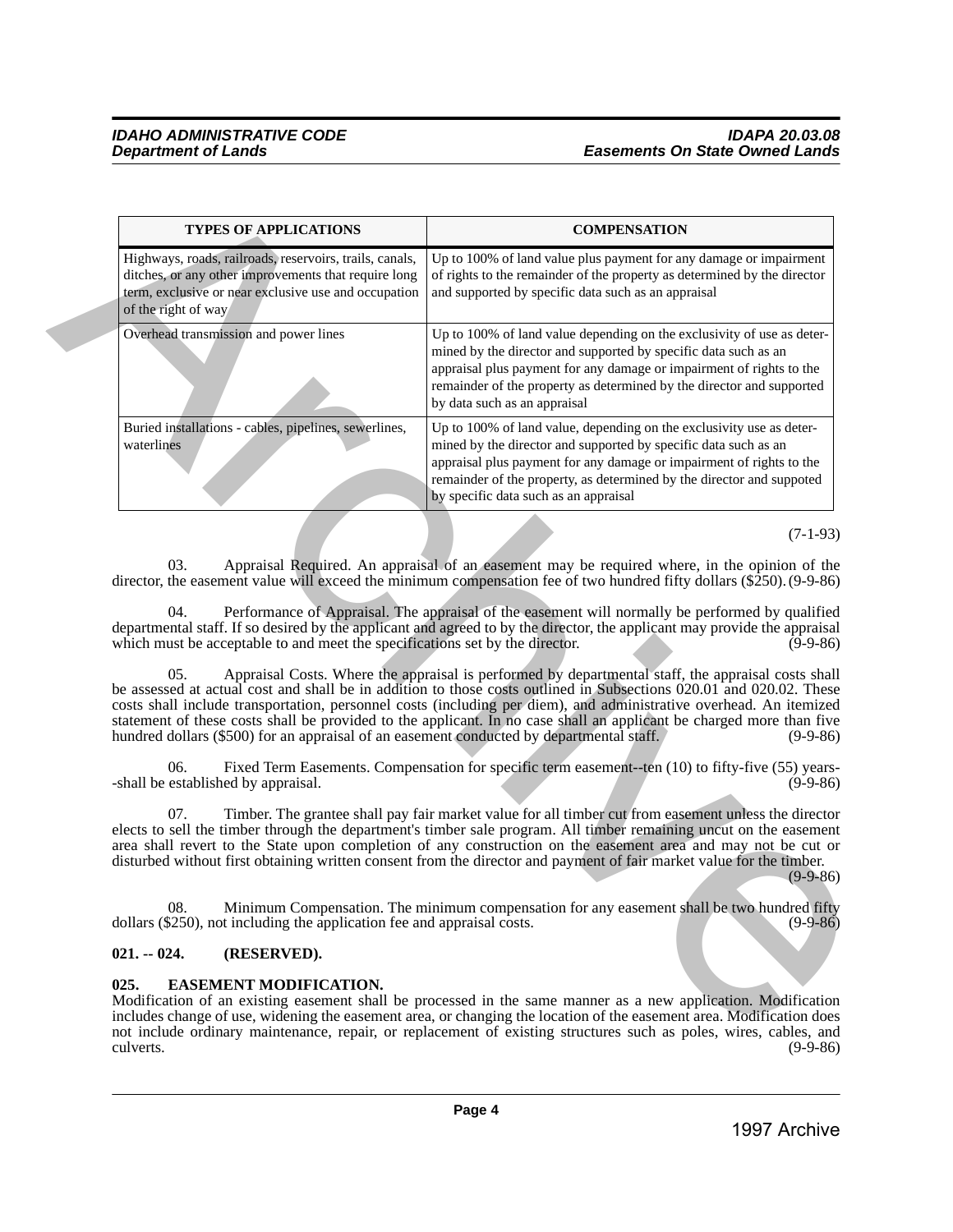# <span id="page-4-0"></span>**026. -- 029. (RESERVED).**

## <span id="page-4-1"></span>**030. EMERGENCY WORK.**

The grantee is authorized to enter upon endowment lands and other lands managed by the department for the purpose of performing emergency repairs on an easement for damage due to floods, high winds and other acts of God, provided that the grantee provides written notice to the director within forty-eight (48) hours of the time work commences. Thereupon, the director is authorized to assess any damages to the state lands and seek reimbursement.

 $(9-9-86)$ 

# <span id="page-4-2"></span>**031. -- 034. (RESERVED).**

# <span id="page-4-3"></span>**035. COOPERATIVE USE AND RECIPROCAL USE AGREEMENTS.**

Joint Agreements. The director may, subject to the approval of the board, enter into joint ownership and use agreements with persons for roads providing access to state endowment lands and other lands managed by the department. Such agreements must provide that all landowners share proportionately in the cost of building and maintaining the shared road. The proportionate shares shall be calculated on timber volume, acreage or other unit of value. value. (9-9-86)

02. Reciprocal use Agreements. The director may enter into reciprocal use agreements with persons for existing roads where such agreements will enhance the management of state endowment lands or other lands<br>managed by the department. (9-9-86) managed by the department.

03. Applicability. Where the director has entered into such agreements mentioned in Subsections 035.01 and 035.02 above, Sections 020, 040, and 046 shall not apply. (9-9-86)

#### <span id="page-4-4"></span>**036. -- 039. (RESERVED).**

#### <span id="page-4-5"></span>**040. ASSIGNMENTS.**

01. Fee. Easements issued by the director or by the board are assignable provided that the assignor and assignee complete the department's standard assignment form and forward it and the non-refundable assignment fee<br>of fifty dollars (\$50) to any department office. (9-9-86) of fifty dollars  $(\$50)$  to any department office.

02. Prior Written Consent. An assignment is not valid without the written consent of the director. Such will not be unreasonably withheld. (9-9-86) consent will not be unreasonably withheld.

03. Multiple Assignments. If all state easements held by a grantee are assigned at one time, only one  $(1)$  assignment fee shall be required.

# <span id="page-4-6"></span>**041. ABANDONMENT, RELINQUISHMENT, & TERMINATION.**

01. Section 58-603, Idaho Code. The provisions of Idaho Code Section 58-603 apply to all easements over state-owned lands.

02. Non-Use. An easement not used for the purpose for which it was granted, for five (5) consecutive years, is presumed abandoned and shall automatically terminate. The director shall notify the grantee in writing of the termination. The grantee shall have thirty (30) days from the date of notification to reply in writing to the director to show cause why the easement should be reinstated. Within sixty (60) days of receipt of the statement to show cause, the director shall notify the grantee in writing as to the director's decision concerning reinstatement. The grantee shall have thirty (30) days of receipt of the director's decision to appeal an adverse decision to the bo have thirty (30) days of receipt of the director's decision to appeal an adverse decision to the board. **1996**. **CONSERVANTED**<br> **1996**. **EACONDER VIONE,**<br> **1996 CONSERVANTES**<br> **1997 CONSERVANTES**<br> **1997 CONSERVANTES**<br> **1997 CONSERVANTES**<br> **1997 CONSERVANTES**<br> **1997 CONSERVANTES**<br> **1997 CONSERVANTES**<br> **1997 C** 

03. Removal of Improvements. Upon termination, the grantee shall have twelve (12) months from the nal notice to remove any facilities and improvements. date of final notice to remove any facilities and improvements.

04. Voluntary Relinquishment. The grantee may voluntarily relinquish the easement at any time by completing an easement relinquishment form. The department shall pay the grantee one dollar (\$1) for the